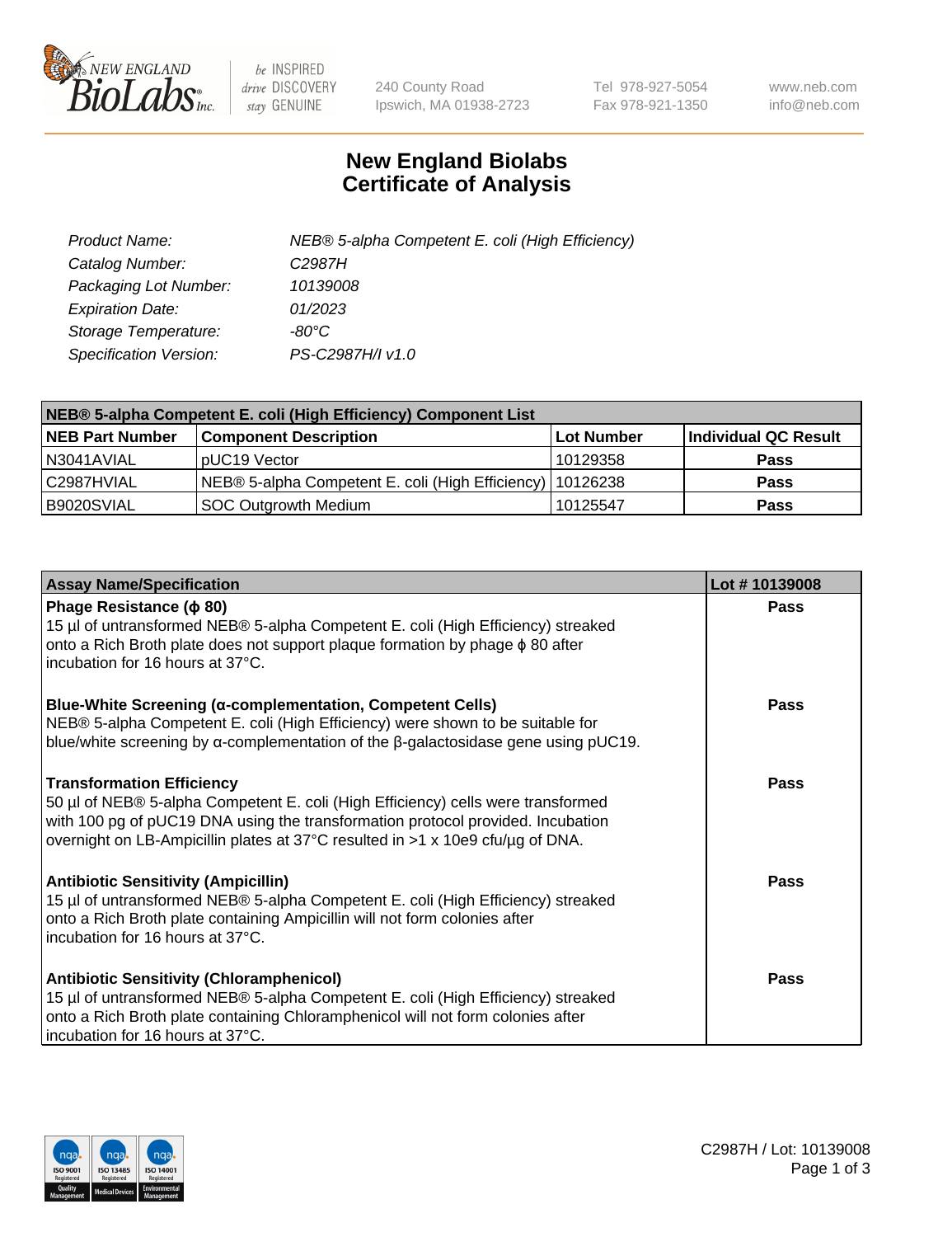

be INSPIRED drive DISCOVERY stay GENUINE

240 County Road Ipswich, MA 01938-2723 Tel 978-927-5054 Fax 978-921-1350

www.neb.com info@neb.com

| <b>Assay Name/Specification</b>                                                                                                                                                                                                                            | Lot #10139008 |
|------------------------------------------------------------------------------------------------------------------------------------------------------------------------------------------------------------------------------------------------------------|---------------|
| <b>Antibiotic Sensitivity (Chloramphenicol)</b><br>15 µl of untransformed NEB® 5-alpha Competent E. coli (High Efficiency) streaked<br>onto a Rich Broth plate containing Chloramphenicol will not form colonies after<br>incubation for 16 hours at 37°C. | Pass          |
| <b>Antibiotic Sensitivity (Nitrofurantoin)</b><br>15 µl of untransformed NEB® 5-alpha Competent E. coli (High Efficiency) streaked<br>onto a Rich Broth plate containing Nitrofurantoin will not form colonies after<br>incubation for 16 hours at 37°C.   | Pass          |
| <b>Antibiotic Sensitivity (Kanamycin)</b><br>15 µl of untransformed NEB® 5-alpha Competent E. coli (High Efficiency) streaked<br>onto a Rich Broth plate containing Kanamycin will not form colonies after incubation<br>for 16 hours at $37^{\circ}$ C.   | Pass          |
| <b>Antibiotic Sensitivity (Streptomycin)</b><br>15 µl of untransformed NEB® 5-alpha Competent E. coli (High Efficiency) streaked<br>onto a Rich Broth plate containing Streptomycin will not form colonies after<br>incubation for 16 hours at 37°C.       | Pass          |
| <b>Antibiotic Sensitivity (Spectinomycin)</b><br>15 µl of untransformed NEB® 5-alpha Competent E. coli (High Efficiency) streaked<br>onto a Rich Broth plate containing Spectinomycin will not form colonies after<br>incubation for 16 hours at 37°C.     | Pass          |
| <b>Antibiotic Sensitivity (Tetracycline)</b><br>15 µl of untransformed NEB® 5-alpha Competent E. coli (High Efficiency) streaked<br>onto a Rich Broth plate containing Tetracycline will not form colonies after<br>incubation for 16 hours at 37°C.       | Pass          |

This product has been tested and shown to be in compliance with all specifications.

One or more products referenced in this document may be covered by a 3rd-party trademark. Please visit <www.neb.com/trademarks>for additional information.